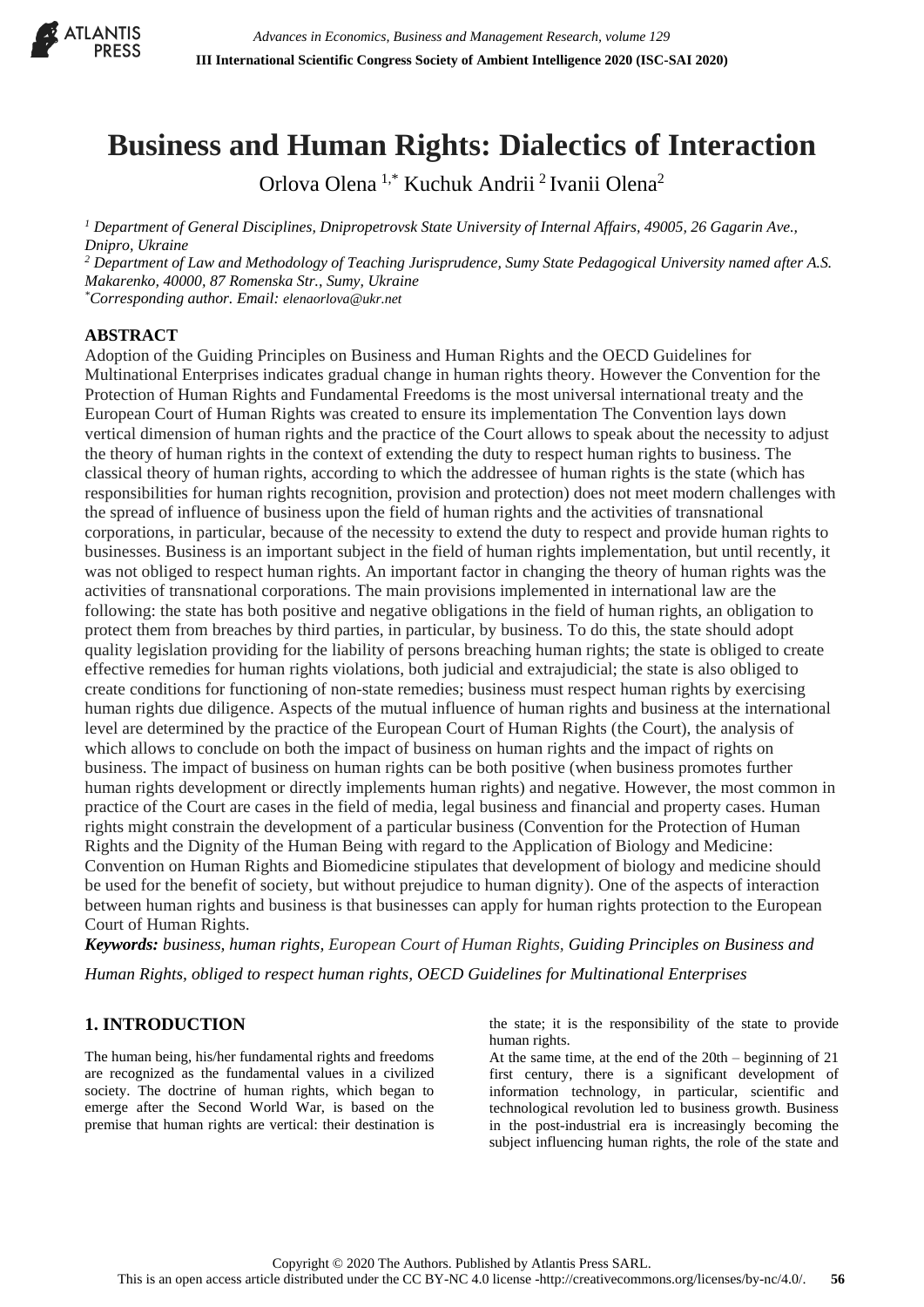is the factor in the necessity to rethink the established views on the foundations of the statehood, sovereignty, and the role of the state in particular.

Considering that the basis of the stable development of the state is the presence of the middle class, which is composed mainly of small and medium-sized entrepreneurs, as well as the fact that business people spend an average of one-third of an astronomical day in the workplace, it is business that becomes the means for a realization of a person and the issues of human rights protection are becoming of particular relevance.

Thereafterunto it should be added the permanent challenge of finding a balance between the interests of the business owner and the employees: on the one hand, increase in profits, intensification of production or expansion of services, maximizing the use of potential opportunities of workers, and on the other hand, the right to adequate remuneration for labor, rest of employees, the right to privacy. In addition, business largely influences the rights of particular groups of people: people with disabilities, migrants, older people, women, and children.

Therefore, business in the modern society plays an important role in society, becoming the factor that significantly influences the implementation of human rights, which necessitates rethinking of the established theory of human rights in the part of the addressee of the claims: if in the classical sense human rights are addressed to the state which has the obligation to respect, protect and safeguard human rights, then in the modern dimension business is increasingly becoming the addressee of claims. Given the importance of knowledge of the field of business, human rights, in particular, taking into consideration the current trends in the field of business and the lack of researches in this field, the purpose of this paper is to identify possible aspects of the interaction between business and human rights, which can become epistemological tool for further cognition of the specific directions of their interaction.

#### *1.1. Related Work*

The issues of interaction between business and human rights in the practice of the European Court of Human Rights remain unexplored today. Separate conclusions of the scholars used in this paper are given to highlight some aspects of the subject of the study.

#### *1.2. Our Contribution*

The classical theory of human rights, according to which the addressee of human rights is the state (which has the responsibility for recognition, provision and protection of human rights) with the spread of the influence of business upon the field of human rights, the activities of transnational corporations do not meet modern challenges and require adjustment, in particular, because of the necessity to apply to businesses the duty to respect and

provide human rights.

Some steps have been taken internationally to do so through the adoption of Guiding Principles on Business and Human Rights and The OECD Guidelines for Multinational Enterprises. These instruments are the first international standard that defines the basis for the recognition of human rights by businesses.

Today, the aspects of the mutual influence of human rights and business at the international level are determined by the practice of the European Court of Human Rights (the Court), the analysis of which allows us to conclude on both the impact of business on human rights and the impact of rights on business. An important aspect of the positive impact of business on human rights is promotion of their development (business might in some cases be the subject of an appeal to the Court. Human rights can be a deterrent to business development.

The study of the relationships between human rights and business was based on the analysis of the practice of the European Court of Human Rights. 39 judgments of the European Court of Human Rights against Austria, Belgium, Bulgaria, Germany, Ireland, Russia, Slovakia, Turkey, Ukraine, United Kingdom, and France have been analyzed. The study of the practice was implemented using logical methods of analysis and synthesis, as well as a systematic method. The analysis of the standards of international treaties in the field of business and human rights was conducted using the hermeneutical method.

### *1.3. Paper Structure*

The first part of the paper analyzes the current state of legal regulation of relations "human rights" – business at the international level. The following section summarizes the practice of the European Court of Human Rights concerning the interaction between business and human rights.

#### **2. BACKGROUND**

Today, few deny the importance of human rights. "Human rights are in the basis of justice. Any human rights violation is a breach of justice, even if not each injustice violates human rights" [1]. Today, however, the issue of securing and protecting them, including from the business side, is important. Some aspects of this challenge were explored by Kim Sorensen, emphasizing: "The proliferation of private military and security companies ('PMSCs') in the wake of the end of the Cold War has prompted a variety of reactions concerning the regulation of PMSCs in the 'market for force'. Some underscore a lack of accountability of the industry and regard PMSCs as having an inimical impact on human rights; others argue that PMSCs are legitimate actors in international society, able to provide efficient and effective support for humanitarian intervention and peacekeeping" [2].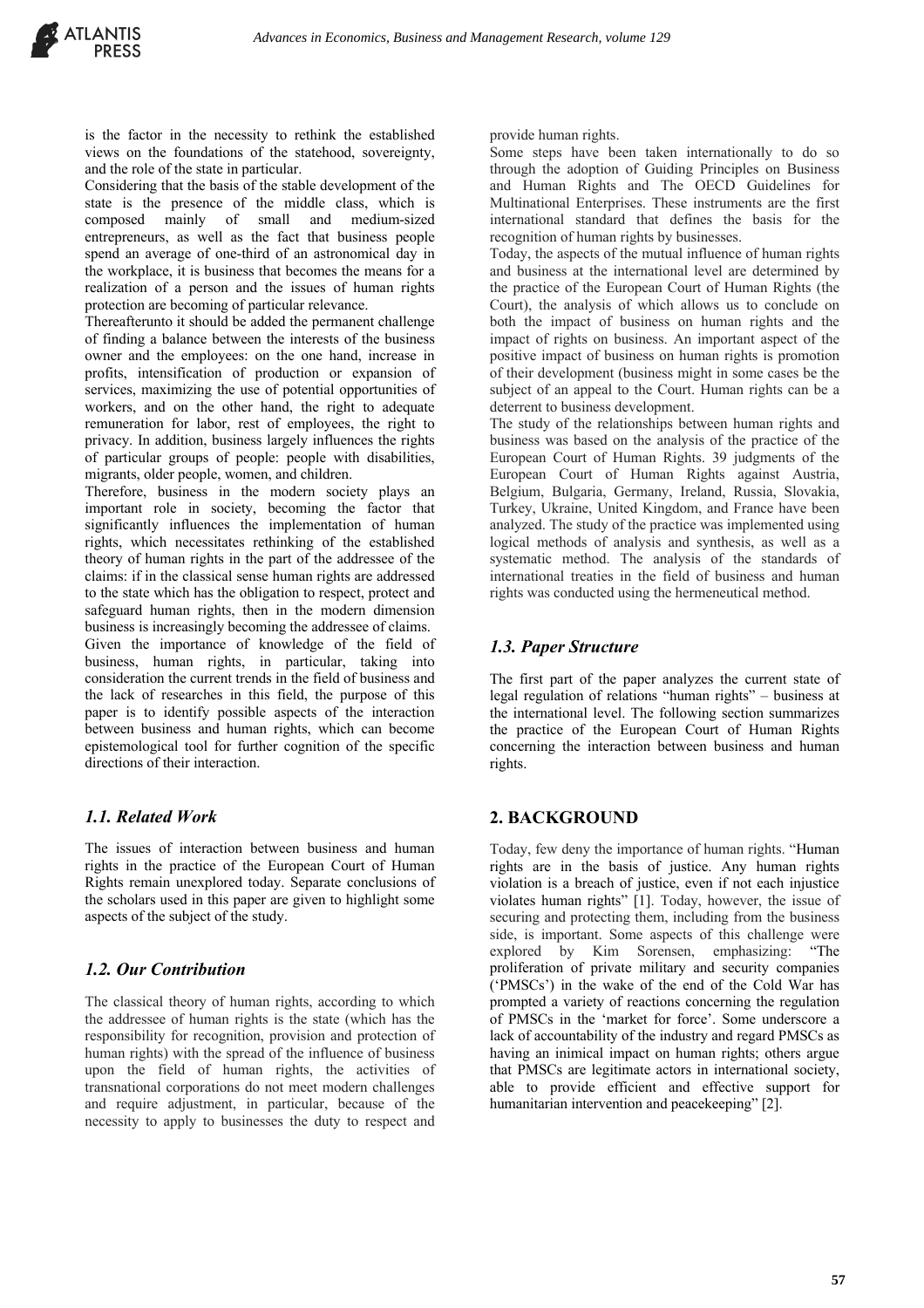The issue of the impact of business on human rights has become global, which is linked to the impact of business and, in particular, of transnational corporations on human rights. A. Almadani (2014) has systematically explored the impact of globalization on certain social phenomena, including human rights [3].

Scott J. Shackelford concluded that "To help meet the multifaceted challenges replete in a rapidly globalizing world – and owing to the relative lack of binding international law to regulate both cyber security and the impact of business on human rights – companies are rethinking what constitutes "due diligence" [4].

Issues "whether human rights were sufficiently protected and promoted in Australia and how we could better protect and promote human rights" [5], were also studied by Catherine Branson.

The papers of these authors became the basis for our research. However, the studies of the dialectics of the interaction between human rights and business through the analysis of the European Court of Human Rights practice have not, in fact, been conducted.

A number of international instruments have been adopted to resolve it. The Guiding Principles on Business and Human Rights, approved in 2011 by the UN Human Rights Council is among them. The Guiding Principles on Business and Human Rights have become the first international standard to overcome and prevent the risk of business adversely affecting human rights, reinforcing the human rights commitment of businesses. They are the basis for further refining business regulation (especially considering the Guiding Principles on Business and Human Rights are the soft law. The document itself states that "Nothing in these Guiding Principles should be read as creating new international law obligations, or as limiting or undermining any legal obligations a State may have undertaken [6]. The basis of this document is just the recognition of the State's obligations in the field of human rights, as well as the recognition of "the role of business enterprises as specialized organs of society performing specialized functions, required to comply with all applicable laws and to respect human rights" [6].

Cognitive in this aspect is the article "Negotiating a Treaty on Business and Human Rights: A Review of the First Intergovernmental Session" [7], which covers attitudes towards issues of human rights and business.

The term "business" in this document means any company and enterprise, regardless of size, ownership and management, location, affiliation to the private or public sector, its status (local, national, multinational). However, special attention should be paid to government-related businesses (state-owned enterprises, institutions, or those with the state-owned share capital), that is, in our view, conditioned by the State's obligations in the area of respect, provision and protection of human rights; possible abuses by the state to create the best conditions for such business, the provision of tax benefits, the elimination of competition, which cannot but influence the sphere of human rights, moreover, not only business workers, but people who are in the territory of the state or under the jurisdiction of the state in general.

The analysis of this document makes it possible to conclude that: the Guiding Principles are based on the following:

a) The state has both positive and negative obligations in the field of human rights, an obligation to protect them from violations by third parties, in particular, from business. To do this, the state should adopt quality legislation that provides for the liability of persons who violate human rights;

b) The state is obliged to create effective remedies for human rights, both judicial and extrajudicial. The state is also obliged to create conditions for functioning of nonstate remedies;

c) Business should respect human rights by exercising human rights due diligence, and preventing possible negative interference with human rights implementation (in addition, not only business workers but also locals who might suffer because of environmentally harmful activities of an enterprise).

Every society organization is obliged to respect human rights and promote human rights implementation.

Another crucial instrument in the field of business relations regulation in the aspect of human rights provision is the OECD Guidelines for Multinational Enterprises, containing recommendations for the authorities of states where multinational enterprises multinational corporations operate.

The purpose of implementation of these guidelines is the responsible business conduct of multinational enterprises, which is consistent with the policy of national authorities, increasing the contribution of multinational corporations to sustainable development [8]. Compliance with these principles by transnational corporations is voluntary, not subject to state coercion, it is not jus cogens, but it is the subject to soft law, however, individual provisions might be implemented into national legislation or governed by international obligations. In addition, these principles differ from other instruments that constitute soft law by the existence of bodies dealing with complaints as to their violation, the obligation of national states to establish National Contact Points being the focal point of discussing possible implementation issues of the principles provisions and directly implement them in the relevant territory.

These guidelines provide that transnational corporations should respect internationally recognized human rights in their activities; refrain from discrimination or disciplinary actions against employees. In addition, transnational corporations should respect human rights, avoid human rights abuses, and resolve conflicts where they have been found themselves in through the unfavorable influence on human rights [8].

In this context it should be noted that the state can abuse its powers in the context of human rights restriction, as well as other participants' who are human rights addressees and who significantly influence the implementation of human rights, which is why the state's interference in the field of individual autonomy should be properly justified and appropriate [9]. "The principles, norms and standards had value-oriented goals that included considerations pertaining to the common good,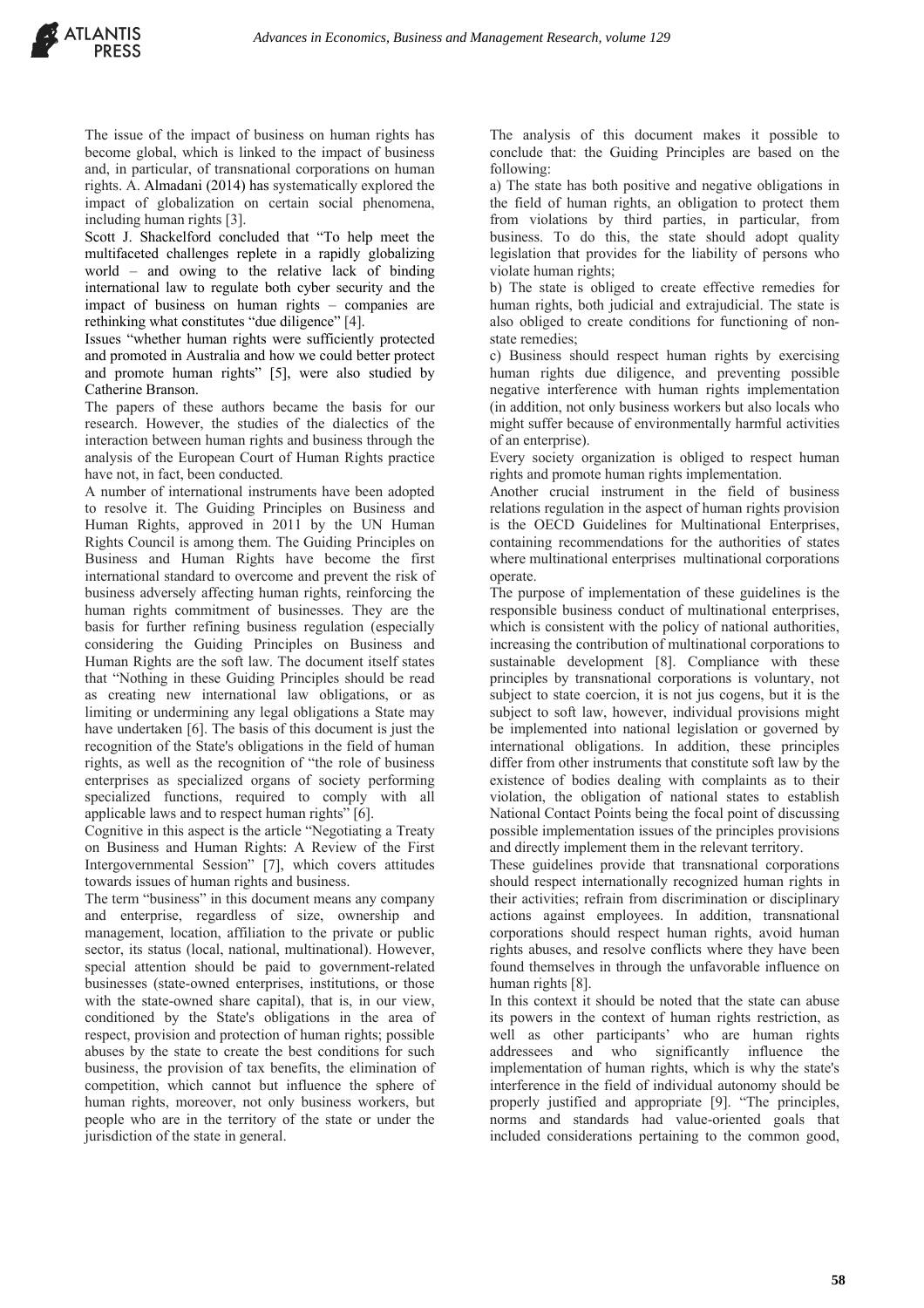which included, inter alia, collective security, the promotion and protection of human rights and international criminal justice" [10].

However, perhaps the most universal international treaty (though of regional importance, the universal means of the possibility of protecting all human rights, which are systematically set forth in this document) is the Convention for the Protection of Human Rights and Fundamental Freedoms, to ensure the implementation of which the European Court of Human Rights was created for. The judgments of the Court are of precedent nature, thus affecting the law system of almost 50 states. Although the Convention itself was adopted in 1950, the dynamic interpretation of its provisions by the Court allows it to be in line with reality, to be a "living instrument" of human rights provision. In many respects, it is precisely this Convention that lays down vertical dimension of human rights (human rights are the duty of the state) and it is the practice of the Court that allows to speak of the necessity to adjust the theory of human rights in the context of extending the obligation to business to respect human rights.

So, how do human rights and business correlate coming out of the practice of the Court?

1. Impact of human rights on business.

Usually, human rights are understood as the basic legal capabilities necessary for the existence and development of a person, which are recognized as universal, natural, inalienable, universal and equal for everyone (each) and must be guaranteed by the state in the scope of international standards.

Human rights are addressed (according to the established theory) to a state where there are positive and negative obligations as to human rights implementation. At the same time, the state is obliged to prevent interference with human rights (their violation) by other parties, including other people (horizontal effect of human rights). In order to fulfill these obligations, the state adopts legislation that sets out an exhaustive list of grounds for restriction of human rights, requirements for individuals and legal entities to respect human rights and promote their implementation, as well as the responsibility to individuals and legal entities for violation of these norms of legislation.

For example, national legislation of a number of states and international law contain a direct ban on perform forced or compulsory labor. This norm is enshrined in Art. 4 of the Convention for the Protection of Human Rights and Fundamental Freedoms [11].

It should be noted that the European Court has repeatedly emphasized that the Convention is a living instrument that must be applied in the light of current conditions and that stricter human rights standards require greater firmness in assessing violations of the fundamental values of a democratic society (Siliadin v. France [12]; Stummer v. Austria [13]).

It was precisely the absence of the rules in the national law providing for liability for performance of forced or compulsory labor, which led to the applicant being exploited by a person who ran a business providing careers and security personnel for profit (C.N. v. The United Kingdom [14]). What is to be understood as forced or compulsory labor the Court has indicated in the Van der Mussele case[15], the case of Graziani-Weiss v. Austria [16]; the case of Stummer v. Austria [13]: "all work or service which is exacted from any person under the menace of any penalty and for which the said person has not offered himself voluntarily".

The analysis of the Court practice suggests concluding that the promotion of human rights implementation by legal or medical businesses is not regarded as forced labor. Thus, in the Van der Mussele case the applicant was a trainee lawyer appointed to defend the indigent defendants free of charge [15], in the case of Bucha v. Slovakia the applicant was a lawyer appointed to defend his client free of charge [17], in the case of Graziani-Weiss v. Austria the applicant was a lawyer challenging the obligation to be appointed as a guardian [16], in the case of X. v. Germany the applicant was a notary who was to receive a lesser remuneration for working for a non-profit organization [18]. In the case of Steindel v. Germany the point is that the duty of a doctor is to participate in the provision of emergency medical care [19], and in the case of Reitmayr v. Austria – about the obligation to carry out free medical examinations [20].

In this context (the ratio of human rights, economy, and business) it is worth mentioning the paper of Brian Z Tamanaha "Failing Law Schools" [21]. In a review of this paper, М.A. Olivas states: "Professor Tamanaha is at his best in chronicling these developments, carefully laying out the way that debt issues arose and giving examples of the extraordinary amounts being incurred by the increased costs of legal education–ones that have affected students at all levels of law schools" [22].

Quite often applicants file claims for wage arrears, lesser wages (property rights violations, or a fair trial claims). Thus, in the case of Sokur v. Ukraine, the applicant appealed to the national courts against the company for wage arrears and then to the European Court of Human Rights for failure to comply with Article  $6 \& 1$  of the Convention of the national court decision in favor of the defendant which was not carried into effect [23]. In the case of Antonov v. Russia the applicant complained that he had been transferred by his employer to a less paid job [24].

It should be noted that human rights can limit the development of a particular business. For example, the Convention for the Protection of Human Rights and the Dignity of the Human Being with regard to the Application of Biology and Medicine stipulates that the development of biology and medicine should be used for the benefit of society, but without prejudice to human dignity. This is "the first legally-binding international text designed to preserve human dignity, rights and freedoms, through a series of principles and prohibitions against the misuse of biological and medical advances" [25].

Therefore, it is human dignity and human rights being the factors that hinder the development of biotechnology.

2. Influence of business upon human rights.

Business can have a positive and a negative impact on human rights. The positive aspect of influence, in its turn,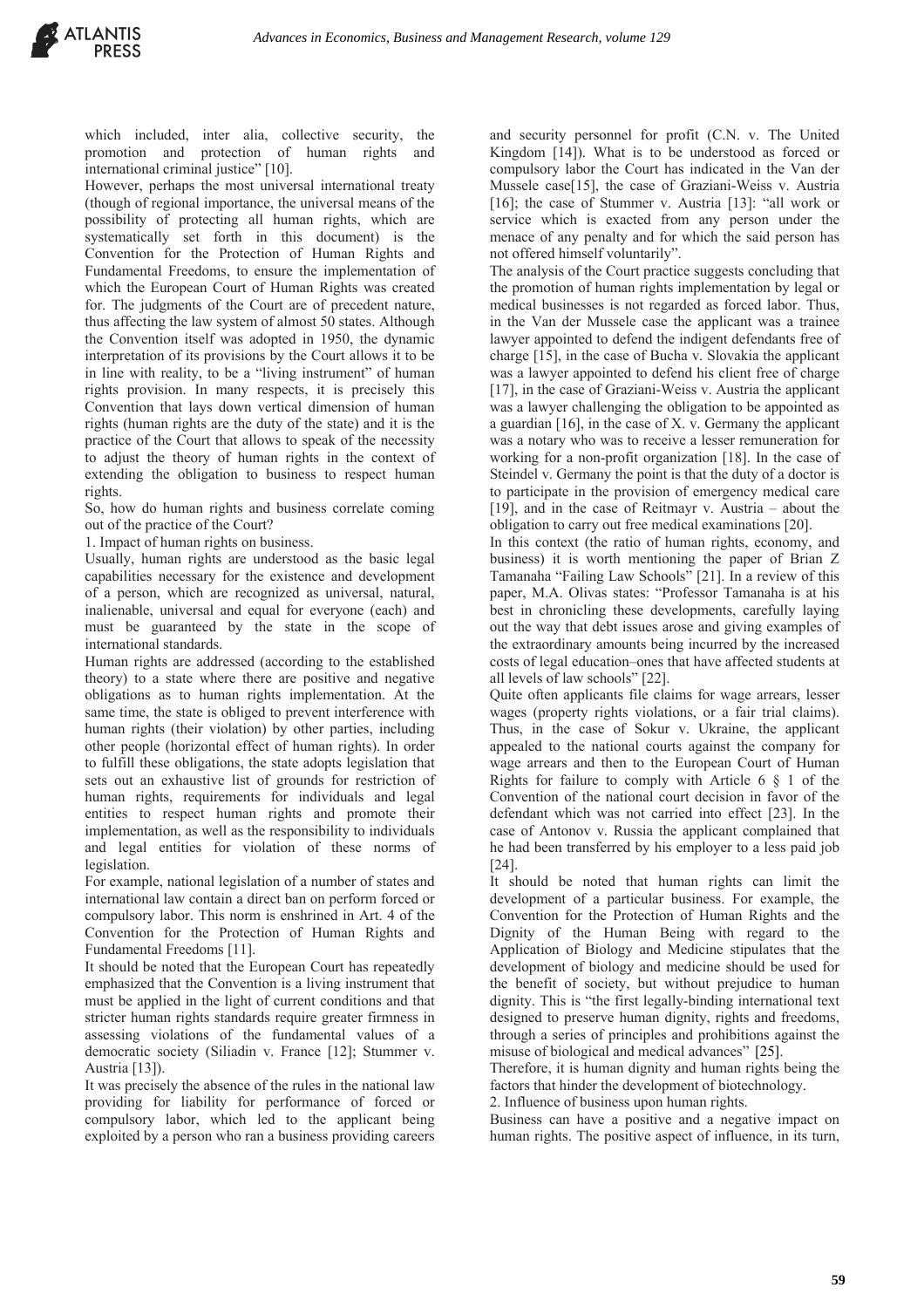can have several directions: the first is to promote the development and formation of human rights; the second is the implementation of existing human rights in the field of business. We can note that we do not consider the second one because it is reduced to the implementation of human rights and manifested in respect for the human rights by business.

Therefore, the first of these directions, particularly negative aspect of impact of business on the implementation of human rights, deserves special attention, since the latter have become a factor in the necessity to rethink human rights theory and the violation of human rights enshrined in the Convention for the Protection of Human Rights and Fundamental Freedoms, is the basis for appeal to the European Court of Human Rights.

Although the Convention for the Protection of Human Rights and Fundamental Freedoms and the European Court of Human Rights both refer to an indication "the human being", the subject of appeal can be both the natural person and the legal entity (however, a nongovernmental entity or non-governmental organization, since the state cannot claim itself). Therefore, some businesses may seek protection for their "human rights". On the whole, it should be noted that the share of such cases in the Court is small, but such cases are not isolated. So, among the most well-known cases where the business is a party are the following:

- in the field of media: the case of Handyside v. the United Kingdom, in which the complainant complained of a violation of the right to freedom of thought, expression and the right to own property because of decision to confiscate the textbook "Little Red Schoolbook" and instituting criminal proceedings against the publisher for

#### **3. CONCLUSION**

The adoption of the Guiding Principles on Business and Human Rights and the OECD Guidelines for Multinational Enterprises indicates a gradual change in human rights theory. Today, business is an important subject in the field of human rights, but until recently it was not obliged to respect human rights. An important factor in changing the theory of human rights was the activities of transnational corporations.

The European Court of Human Rights practice analysis allows to conclude that human rights and business interact mutually. Human rights can impede business development, particularly in the field of biotechnology (which cannot infringe on human dignity). As the practice of the European Court of Human Rights indicates, the impact of business on human rights can be both positive (when business promotes further human rights development or directly implements human rights) and negative. However, the most common in practice of the Court are cases in the fields of media, legal business and financial and property cases.

It is understanding of the described aspects of the interaction between human rights and business that should violating the Obscene Publications Act [26]; the case of Sunday Times v. United Kingdom (No.1), in which the applicants argued that the injunction to refrain from publishing an article in the "Sunday Times" was a violation of the right to freedom of expression [27]; Gürbüz and Bayar v. Turkey has dealt with criminal proceedings against the owner and editor-in-chief of a daily newspaper for publishing statements by Abdullah Öcalan, the chairman of the Kurdistan Workers 'Party, an illegal armed organization, and Murat Karayılan, one of the members of the Kurdistan Workers' Party, in the newspaper Ülkede Özgür Gündem [28];

- in the area of legal business: Niemietz v. Germany, in which a search of a lawyer's office was regarded as a violation of the right to inviolability of dwelling [29];

- in the medical field: in the case of Open Door and Dublin Well Woman v. Ireland it has been challenged the prohibition by the Irish national courts for advising or assisting pregnant Irish women on information on abortion [30];

- in the field of business: the case of Sovtransavto Holding v. Ukraine the applicant complained of insufficient compensation for the liquidation of the company, violation of the right to a fair trial [31]; the case of East / West Alliance Limited v. Ukraine on return of its property [32]; the Case of Agrokompleks v. Ukraine: the applicant company complained about the length and unfairness of the proceedings regarding debt collection and violation of its property rights [33]; the case of "Bulves" AD v. Bulgaria [34] and the case of Intersplav v. Ukraine [35] concerned value added tax.

become the basis for further improvement of international business regulation.

#### **REFERENCES**

[1] R. Alexy, Law, Morality, and the Existence of Human Rights, Ratio. Juris, 25 (1), (2012), 9–17. DOI: https://doi.org/10.1111/j.1467-9337.2011.00499.x

[2] K. Sorensen, Sisyphus in the Agora? How the United Nations Working Group on the Use of Mercenaries Functions as a Special Procedure of the Human Rights Council**.** Adelaide Law Review*,* 38 (2), (2017), 257-310.

[3] A.A. Almadani, Globalization and Corporate Governance. International Journal of Innovation, Management and Technology, 5 (5), (2014), 394-400*.* DOI:

10.7763/IJIMT.2014.V5.547

[4] Scott J. Shackelford, Human Rights and Cybersecurity Due Diligence: A Comparative Study.

University of Michigan Journal of Law Reform, 50 (4),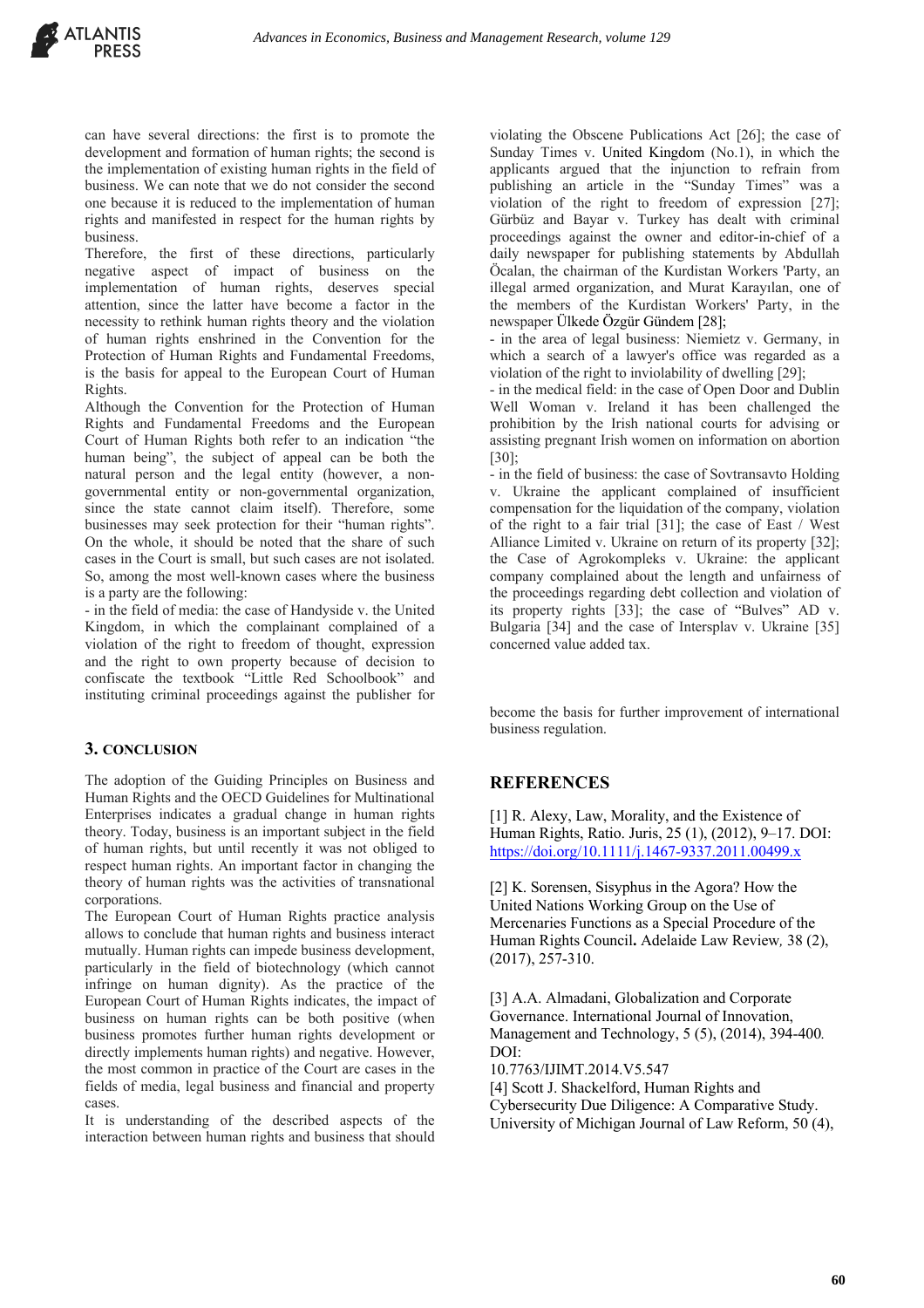

(2017). Available: https://repository.law.umich.edu/mjlr/vol50/iss4/1. Accessed on: January 27, 2020.

[5] C. Branson, Human Rights Protections: Need We Be Afraid of the Unelected Judiciary? Adelaide Law Review*,* 40, (2019), 233-248.

[6] United Nations. (2011, June 16). Guiding Principles on Business and Human Rights. Available: https://www.ohchr.org/documents/publications/guiding principlesbusinesshr\_en.pdf

[7] С. Lopez, В. Shea, Negotiating а Treaty оn Business аnd Human Rights: А Review оn the First Intergovernmental Session. Business апd Human Rights Journal*,* 1 (01), (2016), 111-116. DOI: https://doi.org/10.1017/bhj.2015.15

[8] Organization for Economic Cooperation and Development. (2011, May 25). Guidelines for Multinational Enterprises. Available: https://www.oecdwatch.org/oecd-ncps/the-oecdguidelines-for-mnes/

[9] M.V. Savchnyn, Systematization of Judicial Protection in the Light of Contractual Nature of Rights of a Man. The Word of the National Court School of Ukraine, 3, (2016), 6-18.

[10] M. Cherif Bassiouni (Eds.), Globalization and its Impact on the Future of Human Rights and International Criminal Justice. Cambridge, USA: Antwerp, Portland, Intersentia, 2015.

[11] Council of Europe. (1950, November 4). Convention for the Protection of Human Rights and Fundamental Freedoms. Available: https://www.echr.coe.int/Documents/Convention\_ENG. pdf.

[12] European Court of Human Rights. (2005, July 26). Case of Siliadin v. France, Application no. 73316/01. Available: http://hudoc.echr.coe.int/eng?i=001-69891.

[13] European Court of Human Rights. (2011, July 7), Case of Stummer v. Austria, Application no. 37452/02. Available: http://hudoc.echr.coe.int/eng?i=001-105575.

[14] European Court of Human Rights. (2012, November 13). Case of C.N. v. the United Kingdom, Application no. 4239/08. Available: http://hudoc.echr.coe.int/eng?i=001-114518.

[15] European Court of Human Rights. (1983, November 23). Case of Van der Mussele v. Belgium, Application no. 8919/80. Available: http://hudoc.echr.coe.int/eng?i=001-57591.

[16] European Court of Human Rights (2011, October 18), Case of Graziani-Weiss v. Austria, Application no. 31950/06. Available: http://hudoc.echr.coe.int/eng?i=001-107022.

[17] European Court of Human Rights. (2011, September 20). Case of Bucha v. Slovakia, Application no. 43259/07. Available: http://hudoc.echr.coe.int/eng?i=001-106599

[18] European Court of Human Rights. (1979, December 13), Case of X. v. Germany, Application no. 8410/78. Available: http://hudoc.echr.coe.int/eng?i=001-74052.

[19] European Court of Human Rights. (2010, September 14). Case of Steindel v. Germany, Application no. 29878/07. Available: http://hudoc.echr.coe.int/eng?i=001-100801.

[20] European Court of Human Rights. (1995, June 28). Case of Reitmayr v. Austria, Application no. 23866/94. Available: http://hudoc.echr.coe.int/eng?i=001-2220.

[21] Brian Z. Tamanaha, Failing Law Schools. Chicago, USA: University of Chicago Press, 2012.

[22] M.A. Olivas, Failing Law Schools by Brian Z. Tamanaha. The Journal of Higher Education, 84(5), (2013), 739-742. DOI: 10.2307/23486843.

[23] European Court of Human Rights. (2002, November 26). Case of Sokur v. Ukraine, Application no. 29439/02. Available: http://hudoc.echr.coe.int/eng?i=001-22886.

[24] European Court of Human Rights. (2005, November 3), Case of Antonov v. Russia, Application no. 38020/03. Available: http://hudoc.echr.coe.int/eng?i=001-71482.

[25] Council of Europe. (1997, April 4). Convention for the Protection of Human Rights and Dignity of the Human Being with regard to the Application of Biology and Medicine. Available: https://www.coe.int/en/web/conventions/full-list/- /conventions/treaty/164.